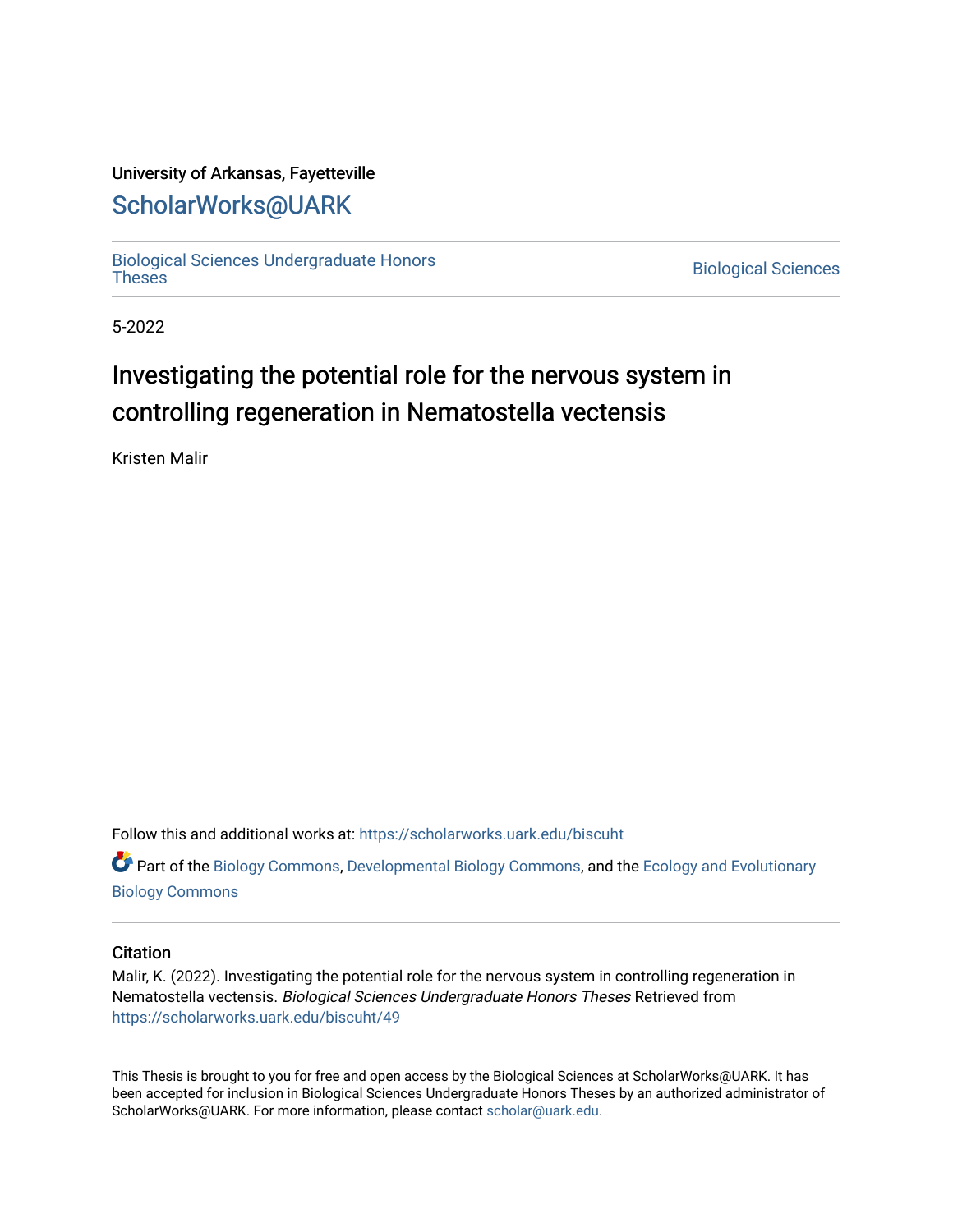**Investigating the potential role for the nervous system in controlling regeneration in**

*Nematostella vectensis*

An Honors Thesis Proposal submitted in partial fulfillment of the requirements for Honors studies in Biology

By

Kristen Malir

Spring 2022

Biology

J. William Fulbright College of Arts and Sciences

### **The University of Arkansas**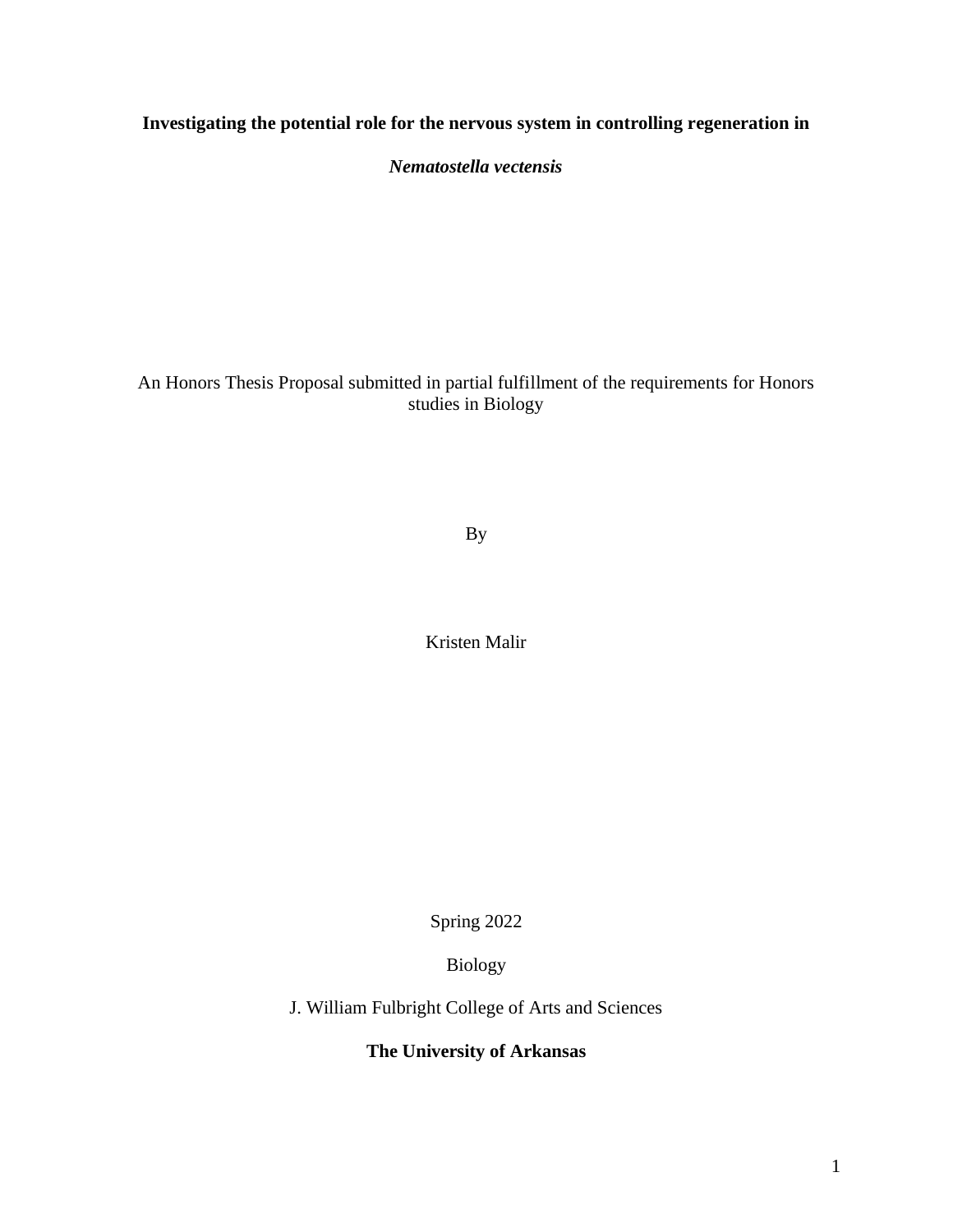#### **Acknowledgements**

I would personally like to thank Dr. Nagayasu Nakanishi for putting his time and effort into helping me understand the world of research better. His guidance and support have allowed me to become more confident in my abilities to take on more independent studies. Additionally, I would like to thank all of the members of the Nakanishi lab for having patience with me and giving me helpful advice. Lastly, I would like to thank my committee members, Dr. Daniel Lessner, Dr. Nan Zheng, and Dr. Kim Stauss for taking time out of their day to attend my thesis. I am grateful to be given the opportunity to share my research with the University of Arkansas Honors College.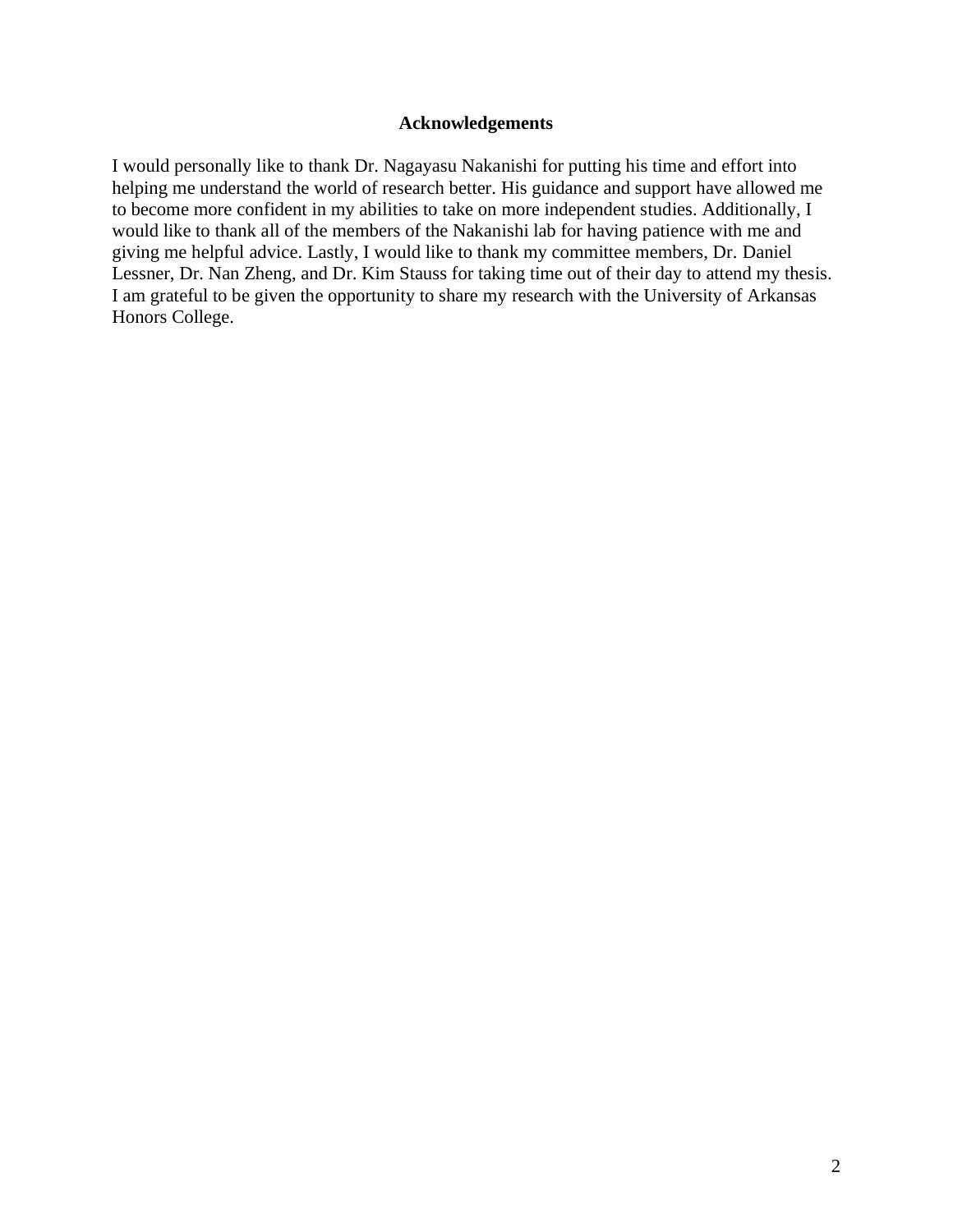## **Table of Contents**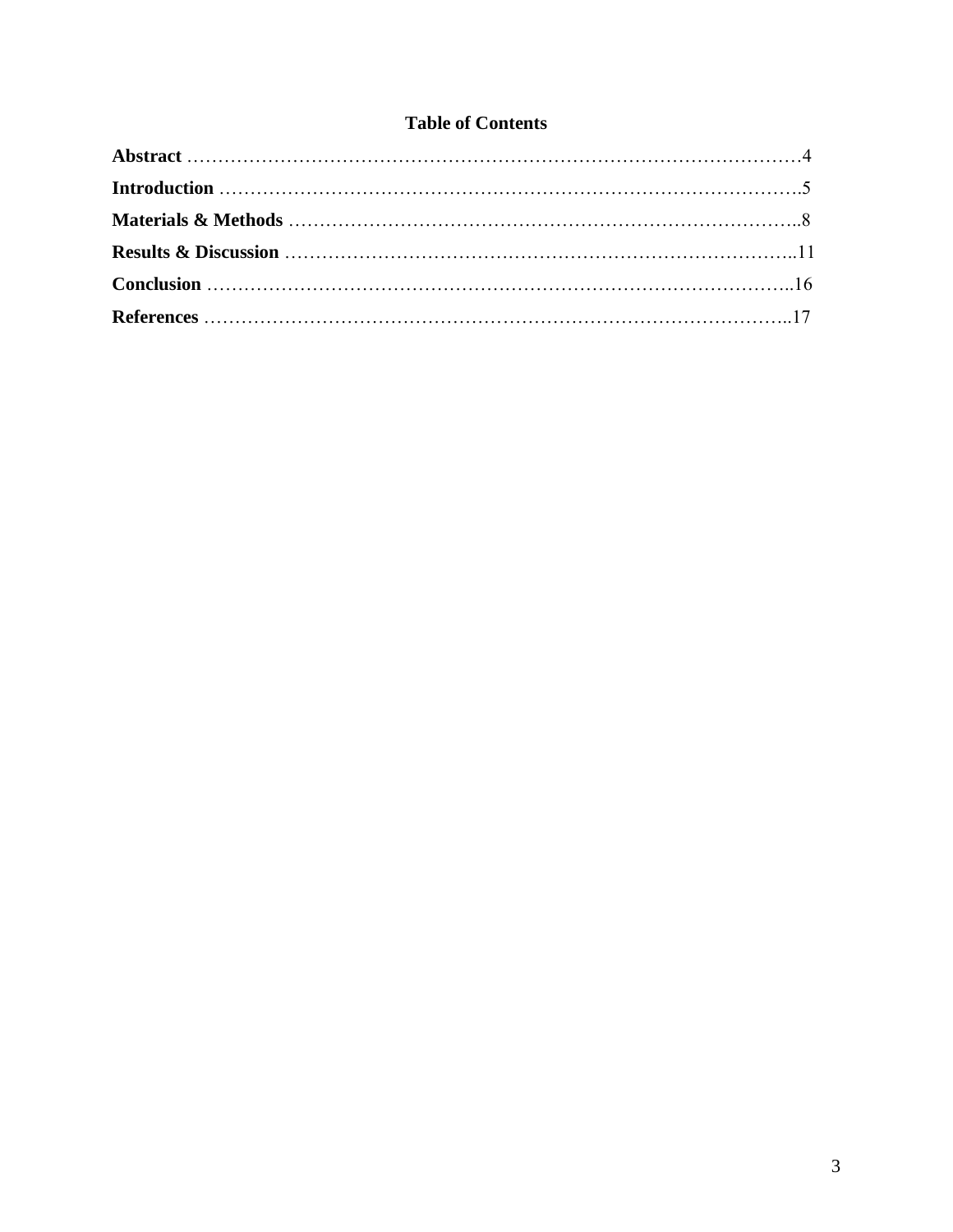#### **Abstract**

*Nematostella vectensis* is a marine sea animal that has become a model for developmental and evolutionary research. Included in the phylum Cnidaria, *N. vectensis'* was chosen as the model for this research. Not only can this animal go through asexual and sexual reproduction, but it also has the ability to regenerate. Although much research has been put forth in an effort to understand regeneration better, much is still unknown. The underlying mechanisms of regeneration in Cnidaria are illusive; however, studies within vertebrates have shown the substantial role of the nervous system. The objective of this experiment is to test if the activity of the nervous system, better referred to as a nerve net in Cnidaria, is responsible for the process of regeneration in *N. vectensis*. This paper outlines the process of using various chemicals to block neural activities within these animals then observing the effects on regeneration to further the knowledge on the underlying factors behind regeneration. Through this research it was found that both MgCl<sup>2</sup> and BTS slowed down the process of regeneration, but neither completely stopped regeneration from occurring. After three experiments were completed, it was concluded that the nervous system does not seem to be the main mechanism controlling regeneration. Evidence from the results show that both the nervous and muscular system seem to play a large role within regeneration. Further research could be performed to see whether anemone size, stress-responses, or chemical toxicity have specific effects on regeneration.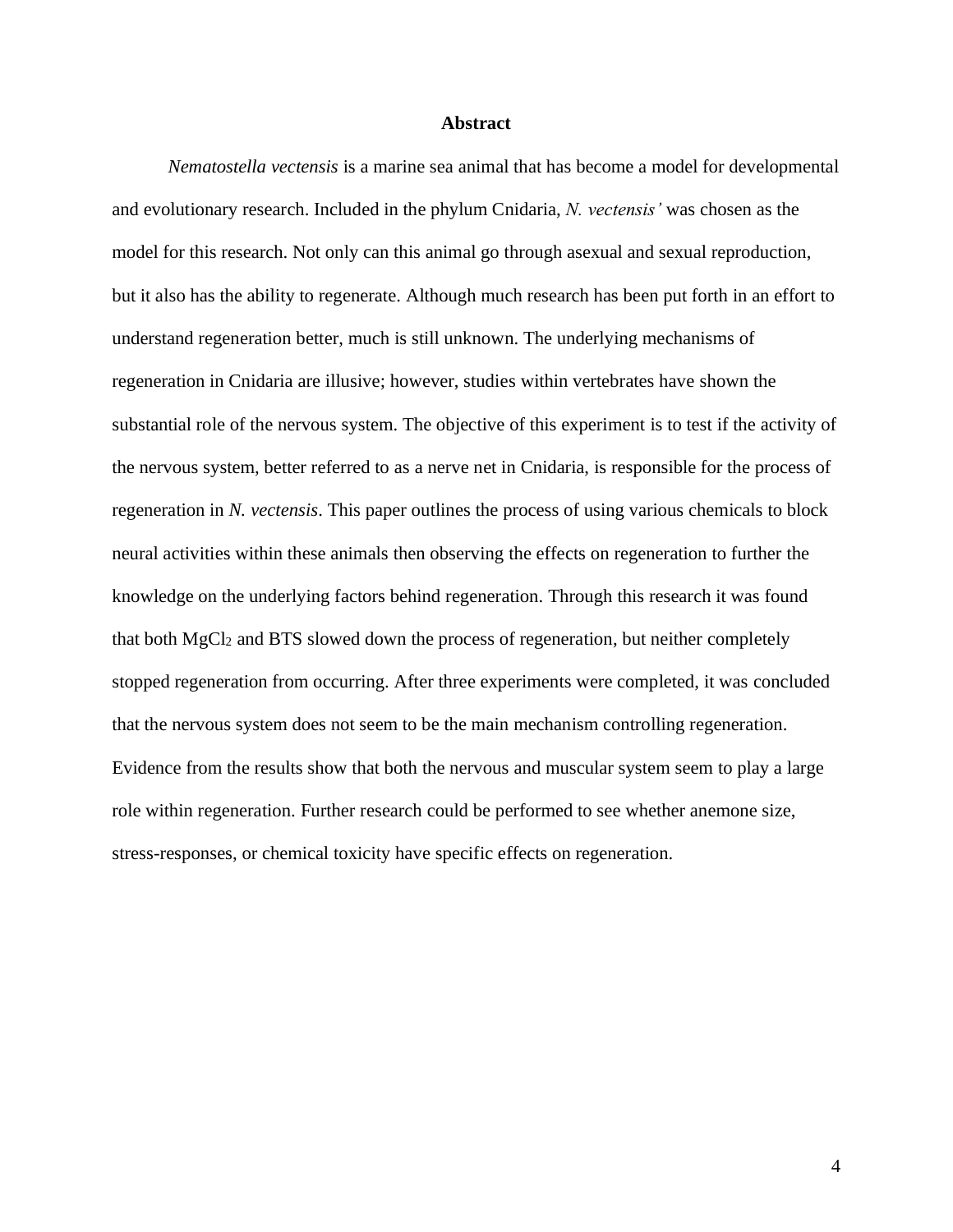#### **Introduction**

Regeneration is a phenomenon that is seen in vertebrates and invertebrates. A longstanding interest in this unique ability has led to countless research projects. However, even with all the research provided on this topic, the mechanisms of regeneration are still not completely understood. Two theories dominate the origins of regeneration. The first being that regeneration arose as a trait in early organisms. Opposing this first theory, others have coined regeneration as a re-use of morphogenetic processes, such as asexual reproduction and embryogenesis. Although regeneration is highly conservative, the process of regeneration varies largely between vertebrates and invertebrates.<sup>1</sup> The nervous system has been shown to play a role in some of these regeneration process within rats and salamanders. It is important to research this controlling mechanism because it would determine if nervous system-dependent regeneration is vertebrate specific or if it is used in invertebrates as well. My research is focused on the potential role of the nervous system controlling regeneration within the invertebrate *Nematostella vectensis*.

Cnidarians, consisting of sea anemones, corals, and jellyfish, have become increasingly popular as a source of evolutionary and developmental knowledge due to their fully sequenced and easy manipulated genome. <sup>2</sup> Furthermore, they form a sister group to Bilaterians which consist of Protostomes and Deuterostomes.<sup>3</sup> Within the phylum of Cnidaria, two groups are present—Anthozoa and Medusozoa.<sup>2</sup> For the purposes of this research, the model organism, *Nematostella vectensis*, also known as the scarlet sea anemone, was chosen because of the preexisting knowledge of the steps of regeneration within this animal.

*Nematostella vectensis* is an anthozoan cnidarian that predominantly presides in estuarine environments. These animals consist of two germ layers, an endoderm and ectoderm.<sup>4</sup>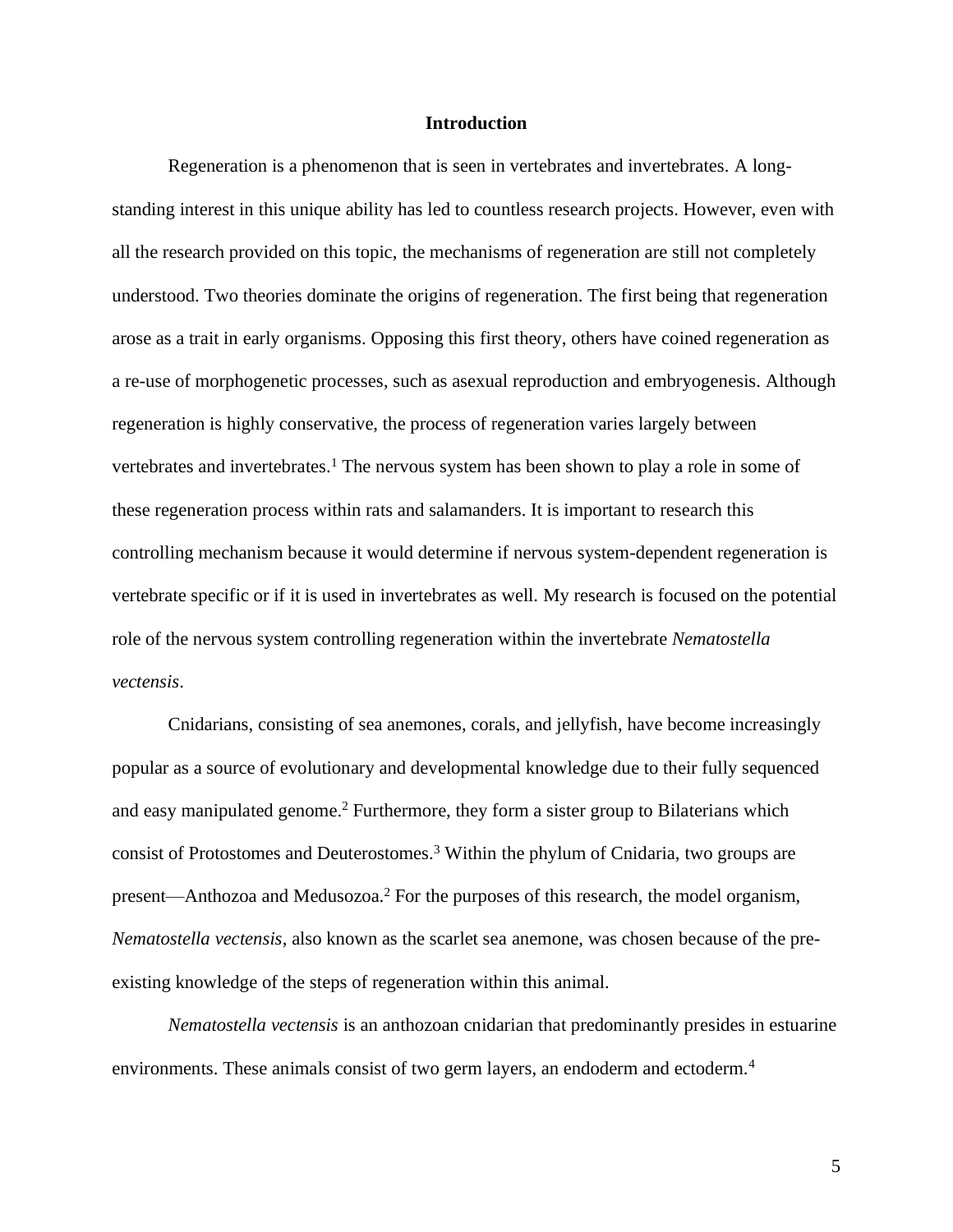Additionally, two wide-spread nerve nets exist within these two germ layers. Within these nerve nets, neurons communicate through chemical synapses and electrical synapses. 4

Not only is *N. vectensis* a model for evolutionary purposes, but also regeneration. According to the National Institute of General Medical Sciences, regeneration is the process of rehabilitating or replacing vital cells, tissues, and organs that may have been damaged or completely removed. For regeneration to occur in *N. vectensis,* cell proliferation is required within these animals.<sup>4</sup> The study of regeneration in *N. vectensis* has been performed by implementing amputation. It has been found that initial wound healing, a separate process from regeneration, is completed by six hours post-amputation. Furthermore, mitotic events occurring within the cells of the animal were detected twelve hours post-amputation.<sup>4</sup> Since regeneration within *N. vectensis* is dependent on cell proliferation, further research was conducted to see how similar the patterning is between early development and regeneration. It was found that major patterning molecules, specifically Wnt, were present during regeneration and in embryogenesis. 4 In conjunction with this research, a study conducted by Johnston and colleagues has alluded to the activation of embryonic gene modules during regeneration. Through data collection it has been found that there are co-expression clusters between embryogenesis and regeneration; however, it still seems that after the 36 hours post-amputation mark, many of the genes expressed are unique to regeneration alone.<sup>5</sup>

The factors behind what controls regeneration have not been researched thoroughly. My research is focused on the potential role of the nervous system controlling regeneration within *N. vectensis*. I hypothesize that if chemicals that specifically block neurological functions are applied to anemones right after amputation, then regeneration will not occur. To test this hypothesis, chemicals such as magnesium chloride, benzyl-p-toluenesulphonamide (BTS), and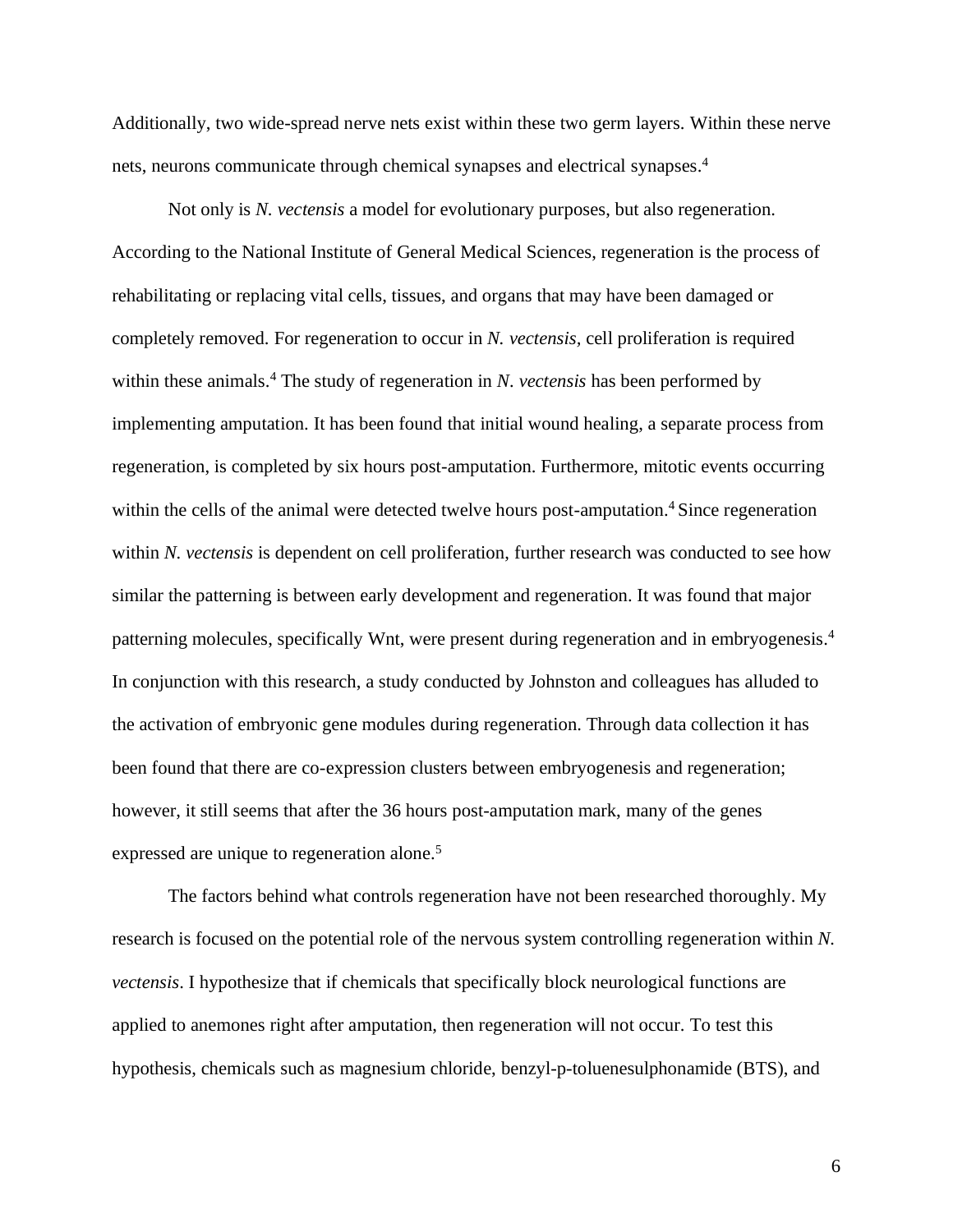BAPTA-AM will be used to inhibit specific biological processes within *N. vectensis*. Magnesium chloride was chosen as it can be used as an anesthetic, which inhibits the nervous system. BTS was used because it inhibits cross-bridge formation between myosin and actin. In turn, power strokes cannot occur which will inhibit overall muscle contraction.<sup>6</sup> Lastly, BAPTA-AM was used as it lowers free calcium within cells which disrupts the nervous system. To observe the effects of these chemicals, anemones will be amputed and placed within specific mediums containing these chemicals and control mediums to see if regeneration occurs or not.

After completing three experiments it was concluded that the nervous system cannot be confidently determined as the main mechanism behind regeneration. Although regeneration was slowed by both MgCl<sub>2</sub> and BTS, BAPTA-AM treated animals regenerated as normal.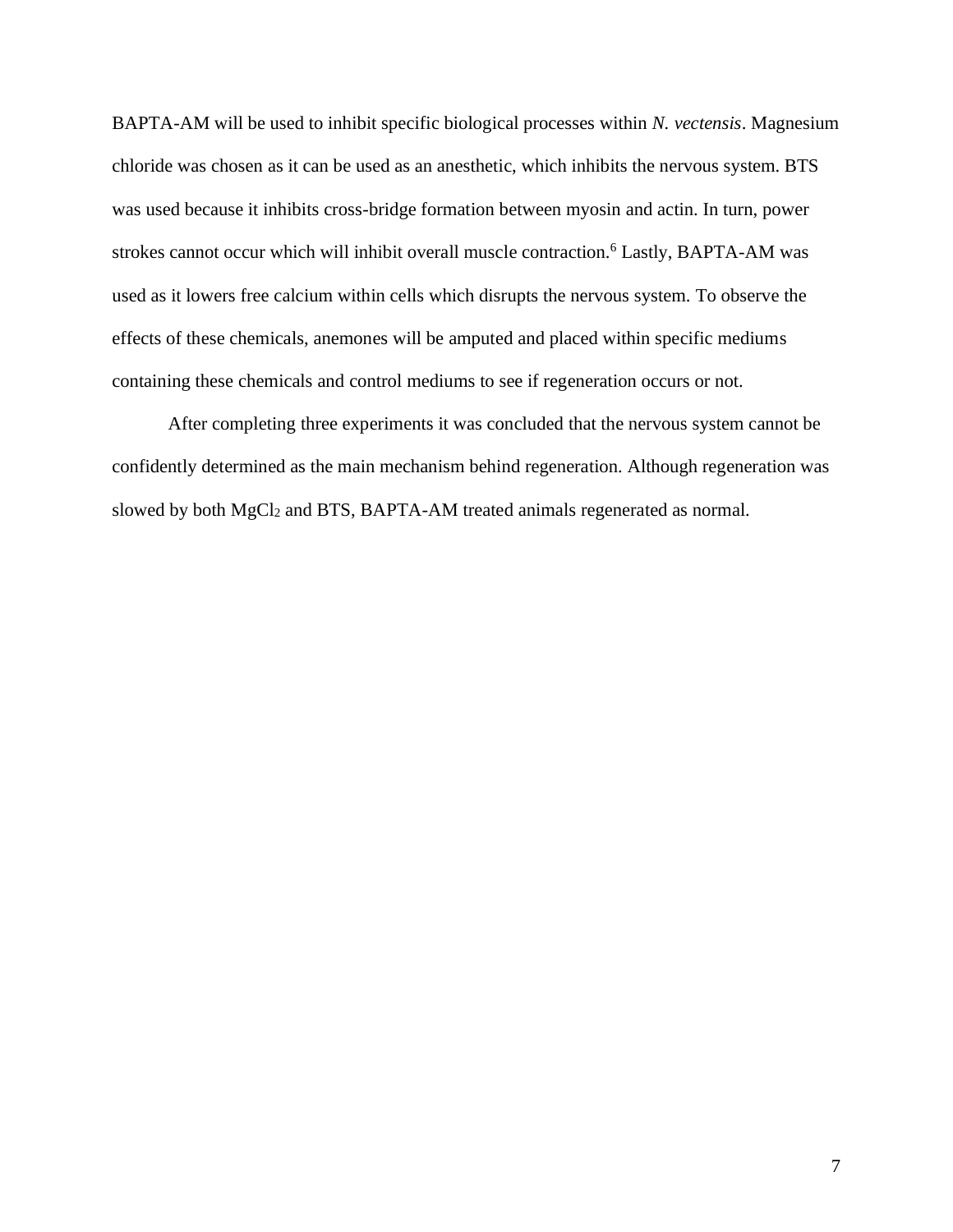#### **Materials and Methods**

#### **Six-well Plate Set Up**

The conditions for each well (using 6-well culture plate) had to be set up before experiment could proceed. In the first crude experiment the different conditions were as follows; MgCl2, BAPTA-AM (10uM, 100  $\mu$ M, 1  $\mu$ M), DMSO (dimethyl sulfoxide) control, and 1/3 Seawater negative control. The 2.43% magnesium chloride solution consisted of 1.67 mL of 7.3% MgCl<sup>2</sup> solution and 3.33 mL of 1/3 seawater. Three different BAPTA-AM solutions were created.

- 1. The 10  $\mu$ M medium consisted of 5 mL of 1/3 seawater and 5  $\mu$ L of BAPTA-AM.
- 2. The 100  $\mu$ M medium consisted of 5 mL of 1/3 seawater and 50  $\mu$ L of BAPTA-AM.
- 3. The 1  $\mu$ M medium consisted of 5 mL of 1/3 seawater and 0.5  $\mu$ L of BAPTA-AM.

The DMSO control was created by adding 50  $\mu$ L of DMSO to 5 mL of seawater. The second experiment included the same set up with the exception of benzyl-p-toluenesulphonamide (BTS) being substituted for BAPTA-AM. Two different BTS solutions were made, one being 100  $\mu$ M and the other 200  $\mu$ M. The last experiment consisted of BTS, BAPTA-AM, MgCl<sub>2</sub>, a DMSO negative control, and 1/3 salinity seawater control.



**Figure 1:** Schematic showing experimental set up of the six-well culture plate. This set up is specific to the first experiment; however, all future experiments are set up the same way, just using different chemicals.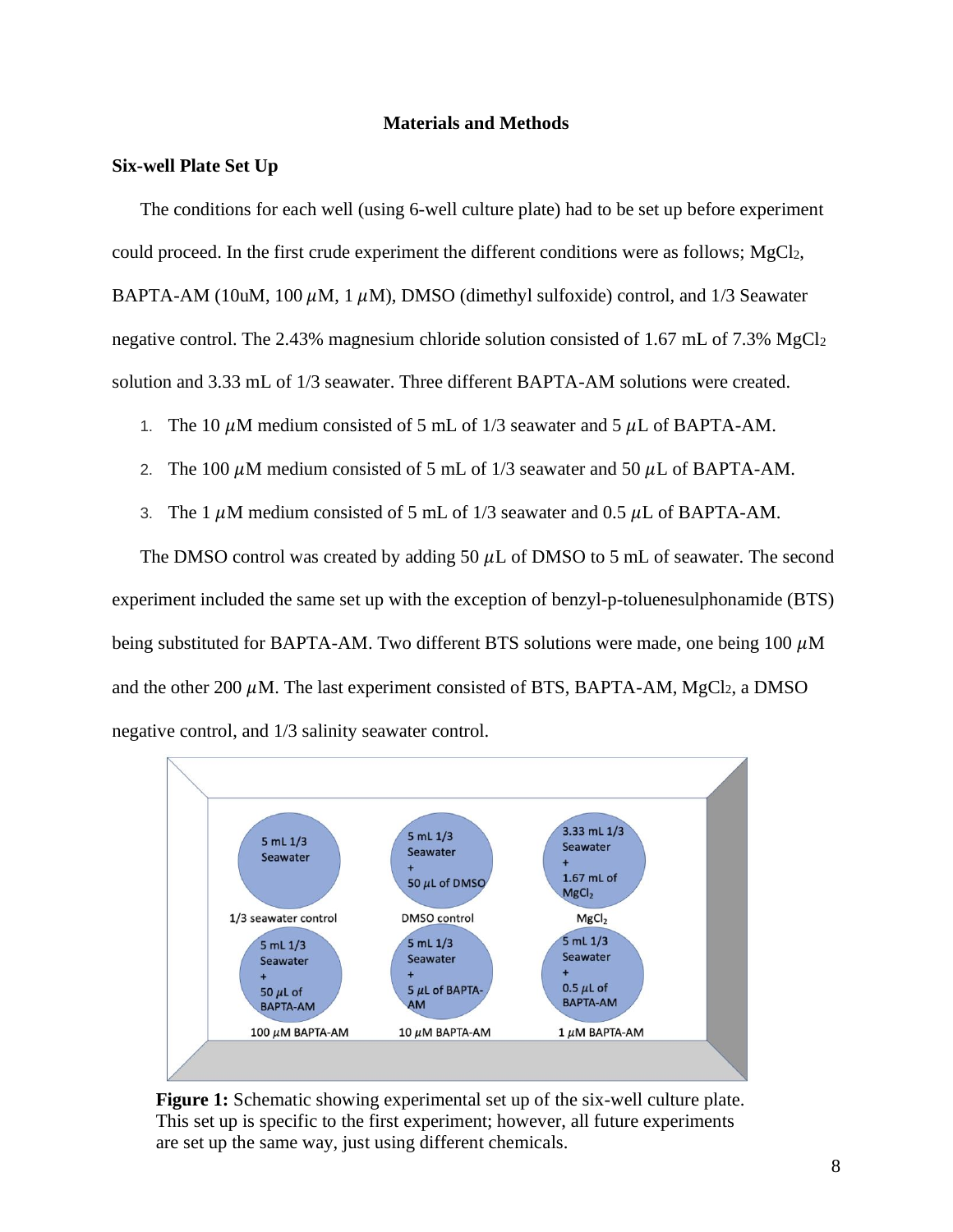#### **Separating Oral and Aboral Halves**

After separating out the wild-type animals into a petri dish with 1/3 seawater, the anemones must undergo relaxation. To limit the anemones movement, a 10 mL mixture of 7.3% MgCl<sup>2</sup> solution and 30 mL of 1/3 seawater was created. The animals were placed into this relaxation mixture and rotated slowly for 10-15 minutes. Once the anemones were relaxed, a clean sterile scalpel was used to make a transverse cut, effectively separating the oral and aboral halves. These halves were then placed into a corresponding well set up beforehand. During the first experiment, both oral and aboral halves were placed in the same well. However, in the second experiment the aboral and oral halves were placed in two separate wells containing the same solution. For the final experiment, only the tentacles were cut off with the use of a scalpel and placed into each well containing the different mediums.



**Figure 2:** This figure shows where each anemone was roughly amputated using a sterile scalpel. The right side of the illustration shows how the oral and aboral halves of the anemone were split into two different well plates. This was how experiment two was run, the first experiment had both oral and aboral halves in one well.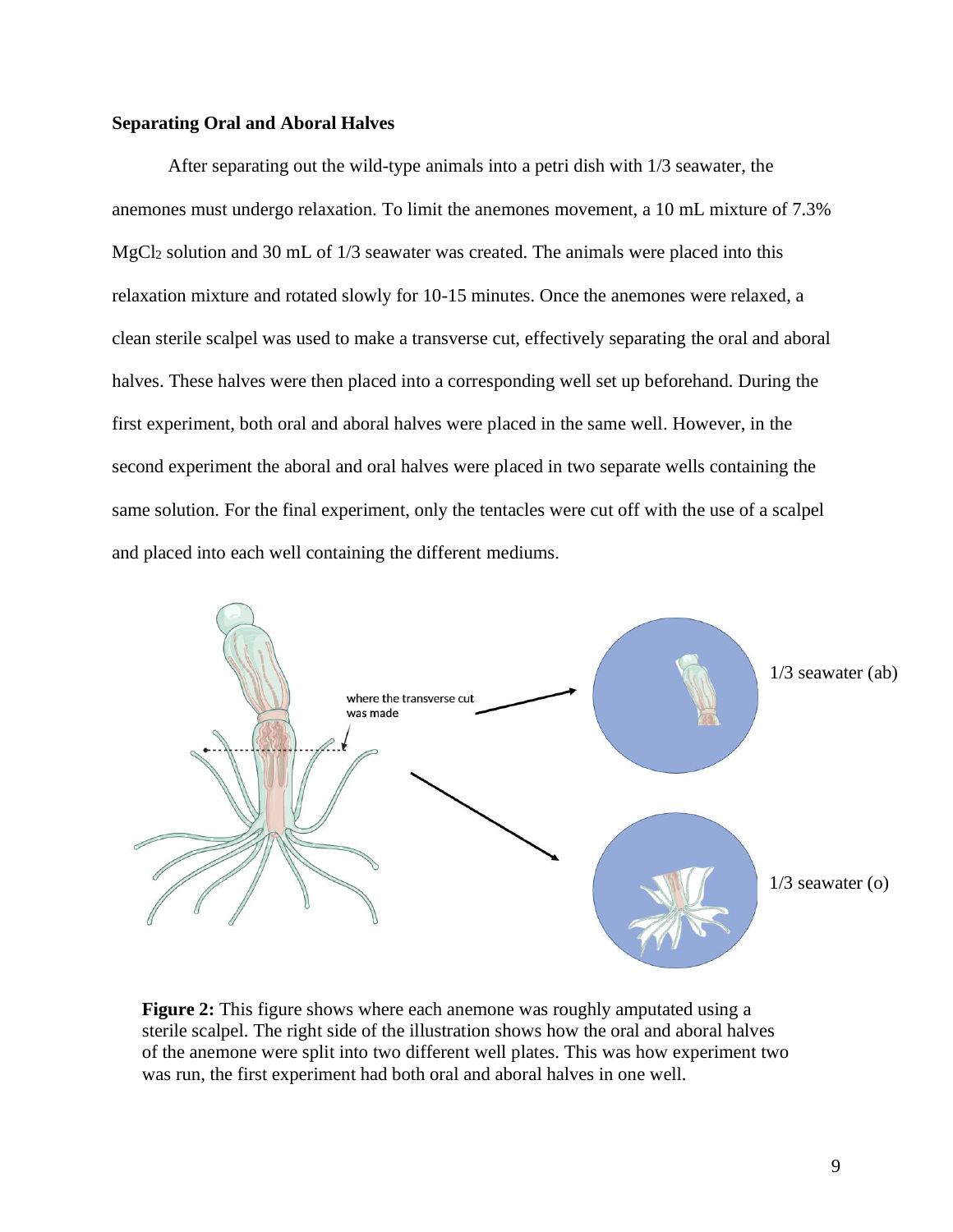## **Six-well Plate Maintenance**

.

Each day after the original cut, one half of each solution in each well was replaced. This allowed the individual mediums to remain fresh while the experiment was running. Additionally, photos were captured each day showing the progress or lack of progress of regeneration in each medium.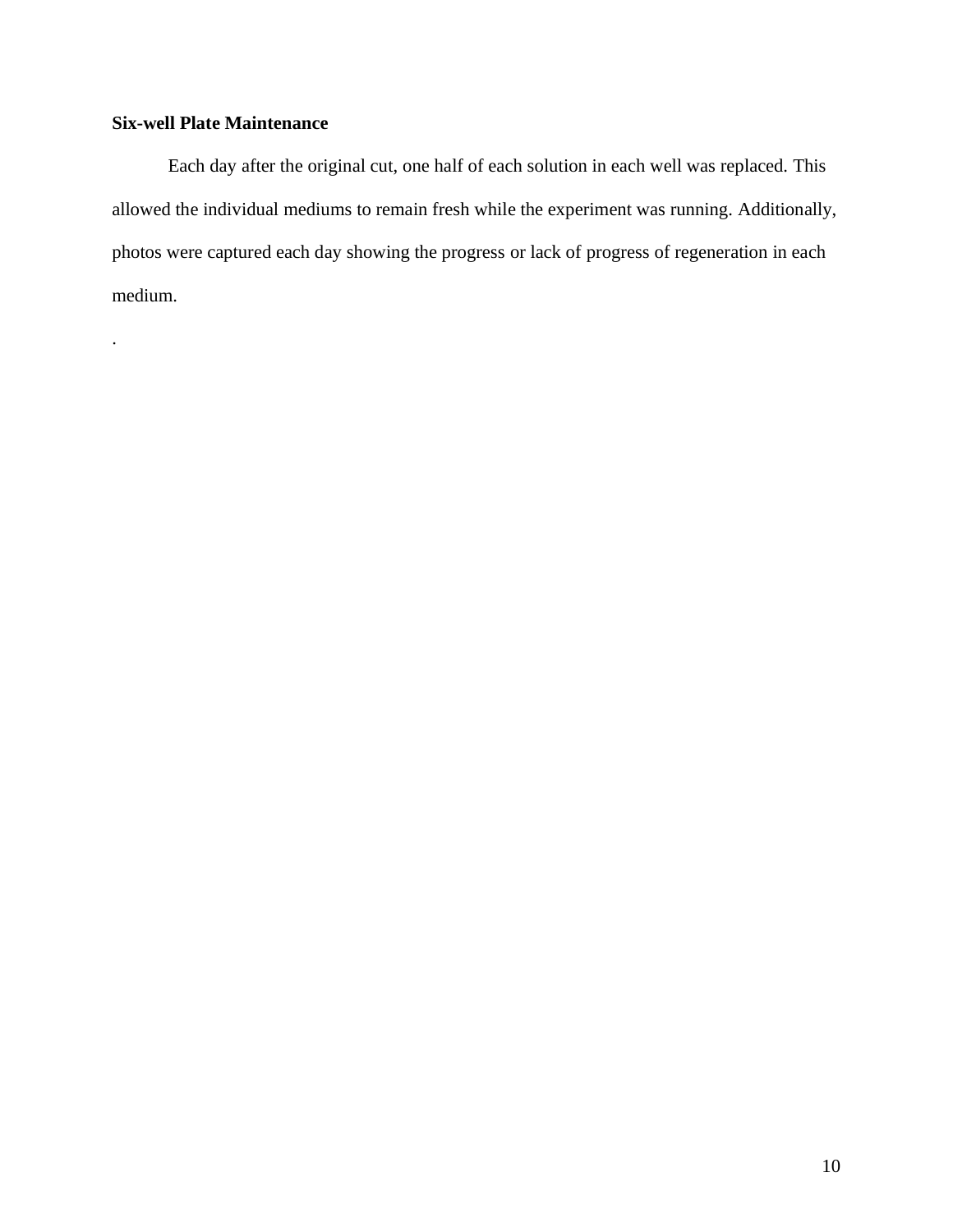#### **Results and Discussion**

In the first experiment there was a clear lack of regeneration within the animals treated with  $MgCl<sub>2</sub>$ . By day eight, animals within the magnesium chloride medium there was no physa elongation or tentacle buds, which hallmark regeneration. Additionally, it appeared as though the anemones had shrunk which brought up the question of whether the animals had died. Also, within experiment one, the animal treated with 100 μM BAPTA-AM, 10 μM BAPTA-AM, and 1 μM BAPTA-AM regenerated very similarly to both the negative control group (1/3 seawater) and the DMSO control. Many anemones, in both control groups as well as in the different concentration BAPTA-AM solutions regenerated by day eight.



Number of anemones regenerated

 $\overline{2}$  $1\,$  $\mathbf{0}$ 

Negative Control

DMSO control





**Mediums Used** 

10 microMolar

BAPTA-AM

1 microMolar

BAPTA-AM

Magnesium

Chloride

100 microMolar

BAPTA-AM

From the results of experiment one it could be concluded that BAPTA-AM did not halt regeneration. Consequently, BAPTA-AM was not included in the second experiment. In its place, benzyl-p-toluenesulphonamide (BTS) was used to observe if reduced muscular activities influenced regeneration. Since the animals within the MgCl<sub>2</sub> medium shrunk, but it could not be determined if the animals were alive or not, it was decided that the next experiment needed to be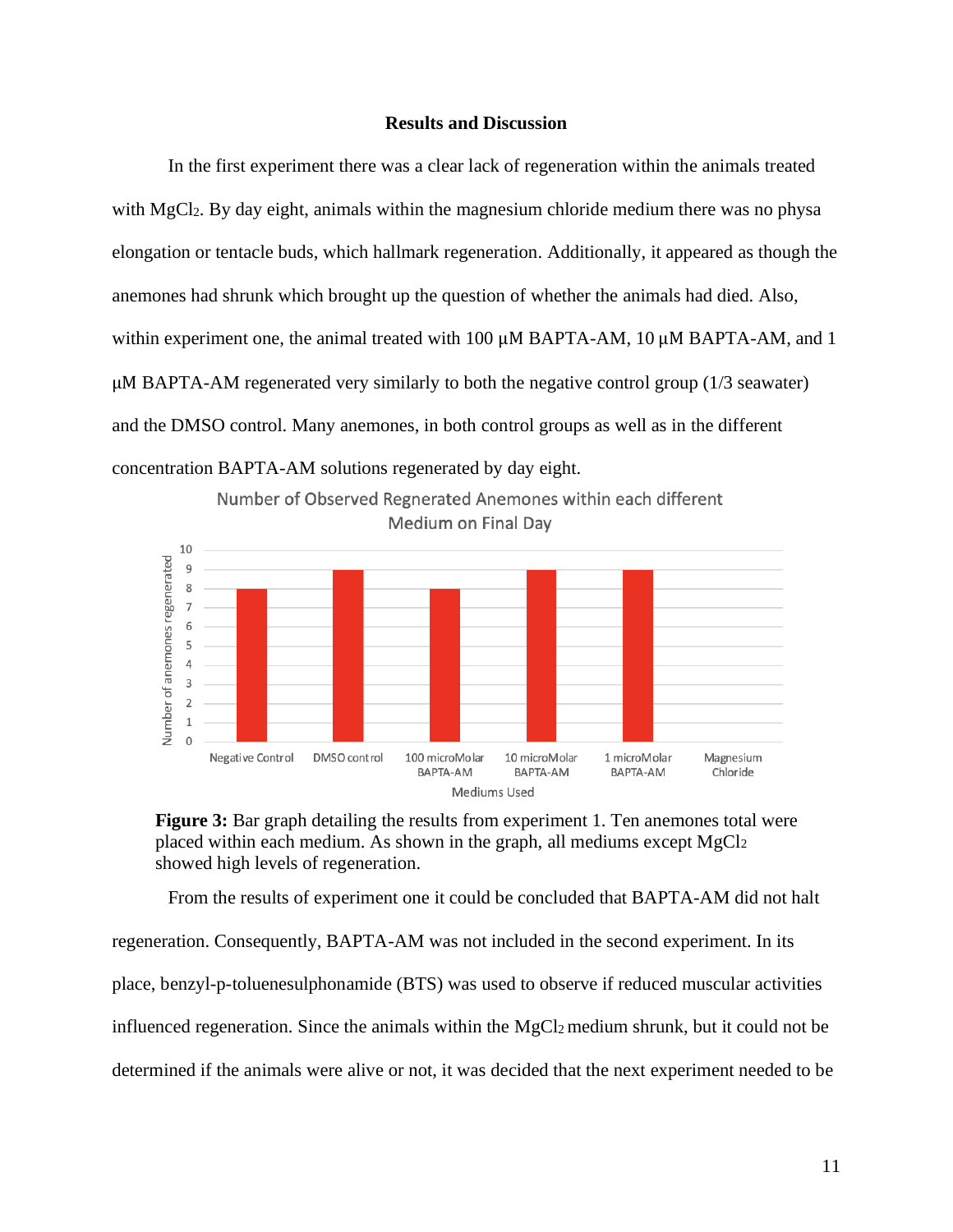modified. To solve this issue, the time that the animals were within each chemically treated medium were reduced for experiment two to see if the lack of regeneration is due to muscular and neural inhibition or chemical toxicity.

Results from experiment two differed from those of experiment one. First, regeneration was seen within the MgCl<sub>2</sub> treated animals. Although only seen in two out of the six animals, this still shows that regeneration is possible under such neuronal blocking. Wound healing was not seen in the other four animals within the MgCl<sub>2</sub> medium. On day five, all the mediums were removed and replaced with 1/3 seawater to see if regeneration would progress in animals that had not shown any growth. All mediums except 200 μM BTS showed an increase in regeneration.



**Figure 4**: Table showing the progression of regeneration in each medium. This table also points out different phenotypes expressed in different mediums. Animals within the 200 μM BTS medium all showed signs of their mesenteries moving outside their bodies. Furthermore, some animals in the 100 μM BTS medium curled and twisted their bodies.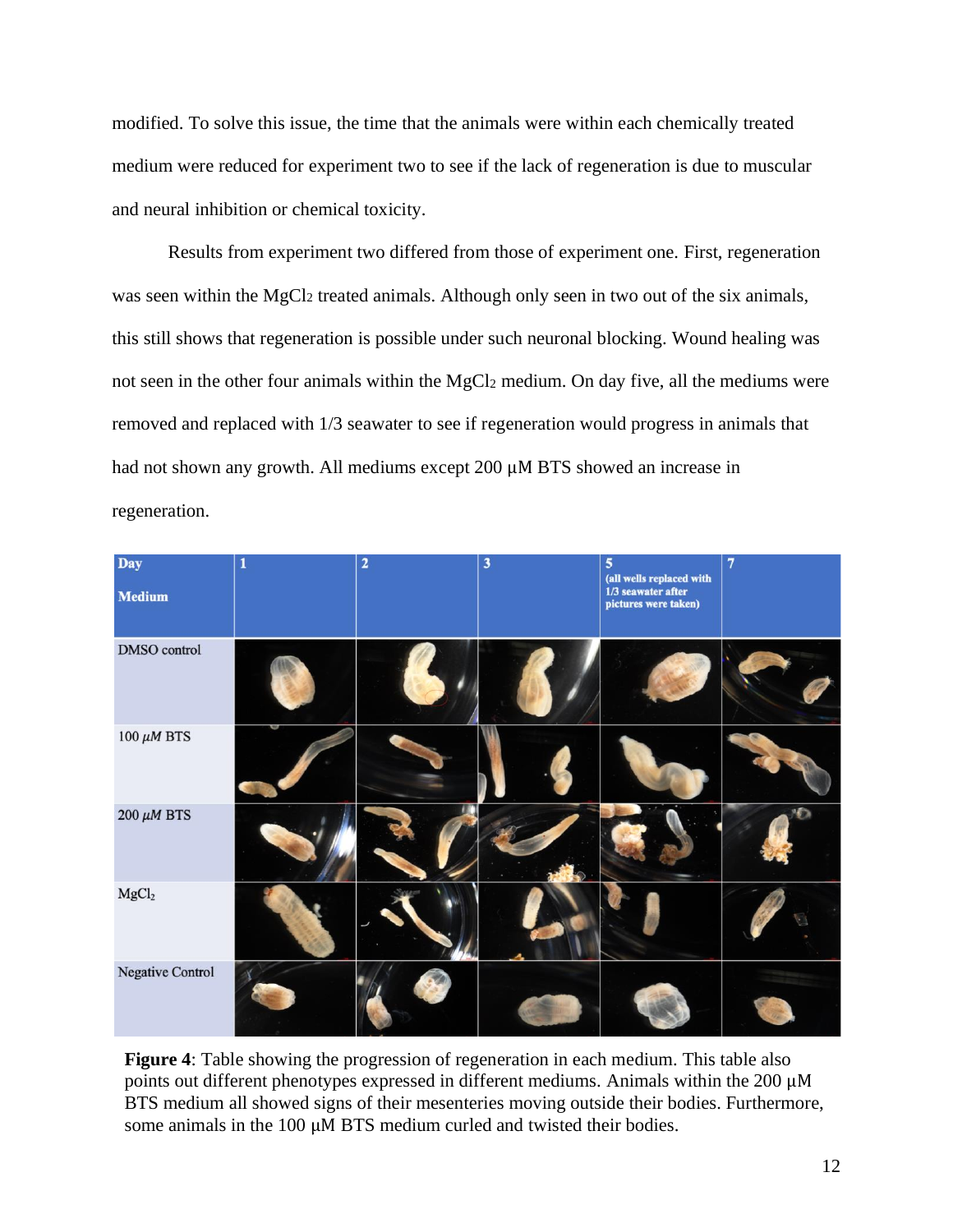There were multiple disparities between the control animals when compared to the chemically treated animals. Abnormalities in regeneration were visualized, such as delayed wound healing, loss of tentacles, the lack of formation of oral-facing ridges, and polarity reversal. After 24 hours within the 200  $\mu$ M BTS medium, two of the six animals that still had their oral ends intact grew tentacles out of the aboral end. This also occurred once in the MgCl<sup>2</sup> medium during experiment two. However, this phenomenon was not seen in any of control groups or any of the animals treated with BAPTA-AM.



**Figure 5**: Images taken of animals after 24 hours within the 200 μM BTS solution. Shown here are the two anomalies that were going under polarity reversal.

This asexual reproduction process is known as polarity reversal. In this process, a new oral crown develops where the physa should be elongating at the aboral end. As this process continues, the mesenteries elongate and eventually degrade while a common physa forms.<sup>8</sup> After weeks or months, the common physa contracts and separates the two halves.<sup>8</sup> However, in the following days these two unique animals in the 200  $\mu$ M BTS medium and the animal in the MgCl<sup>2</sup> medium lost their tentacles. According to a study, polarity reversal was seen at a higher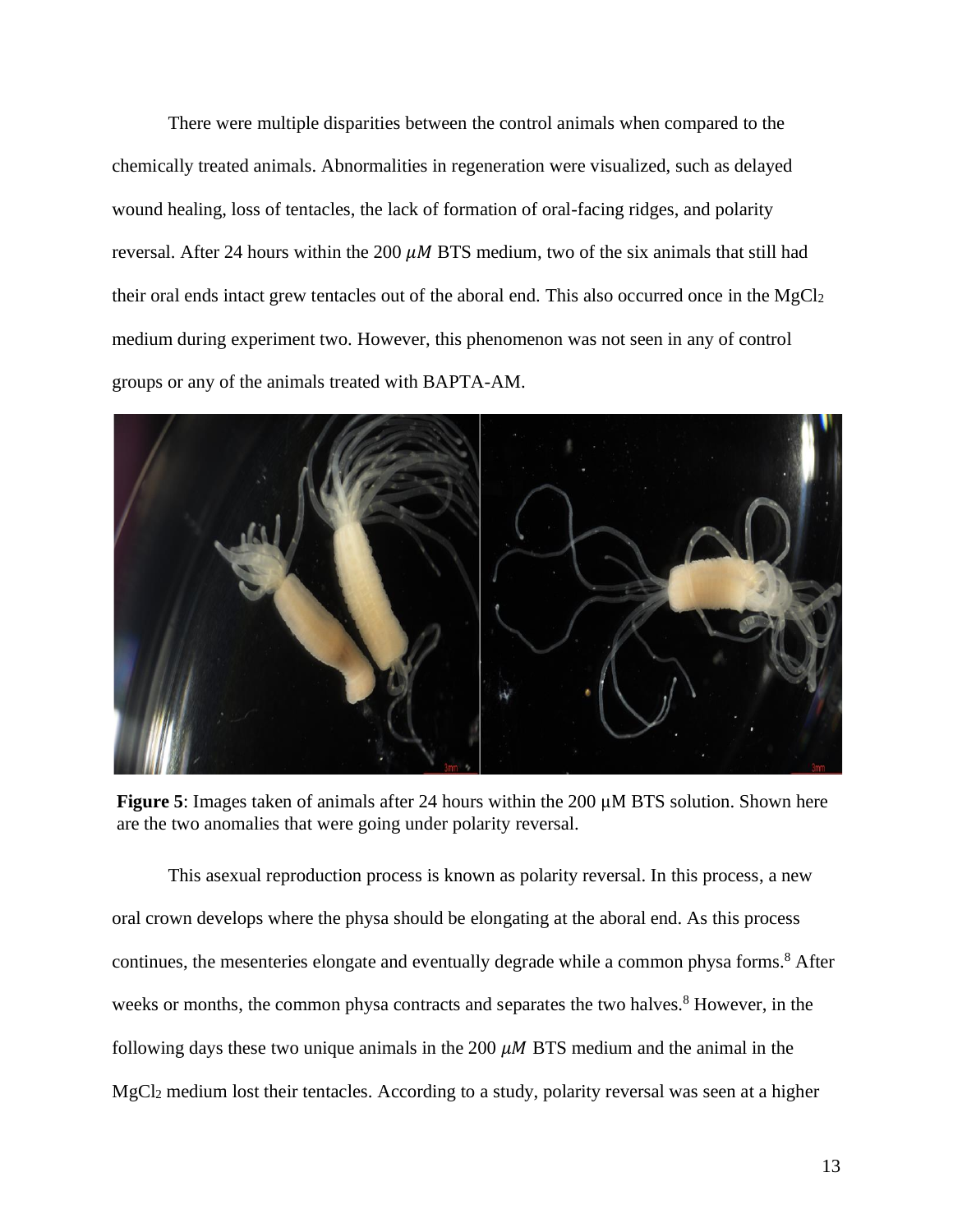frequency when the cut made was proximal to the pharynx.<sup>8</sup> This could account for the phenotypic abnormality seen in this experiment; however, the loss of tentacles could be due to chemical treatment. This could be tested more thoroughly by repeating the setup of this experiment but cutting all the animals specifically proximal to the pharynx. This increases the chance of polarity reversal in the animals but could also distinguish if this occurs only within the chemically treated animals or also in the controls. Lastly, if polarity reversal does occur in multiple mediums, one could track the processes and see if they differ from each other.

During the last experiment, only the tentacles were removed from the anemone. This immediately caused a variation in results from the first two experiments. Regeneration occurred much faster and, in all mediums, used. This could be due to the original cut. Relaxation may not have fully worked, as the anemones could still contract their tentacles into their bodies. This may have led to pieces of their tentacles being missed by the original cut. Overnight, these missed tentacles may have been un-contracted making it seem like regeneration happened very quickly. Shrinking also occurred during this experiment in both the MgCl<sup>2</sup> medium and the BAPTA-AM mediums.

All three experiments produced interesting and differing results. In the first experiment, there was a clear lack of regeneration in animals treated with the magnesium chloride solution compared to the control animals. However, the results differ in the second and third experiments where regeneration was present in magnesium chloride mediums. According to previous research, the nerve net within *Nematostella vectensis* resizes depending on the physical size of the anemone. <sup>7</sup>Accordingly, the nerve net will decrease in size when the physical size of the animal is decreased.<sup>7</sup> Research on salamander limb regeneration found that an adequate number of pre-existing nerves were vital to the process of regeneration. <sup>8</sup> Consequently, without the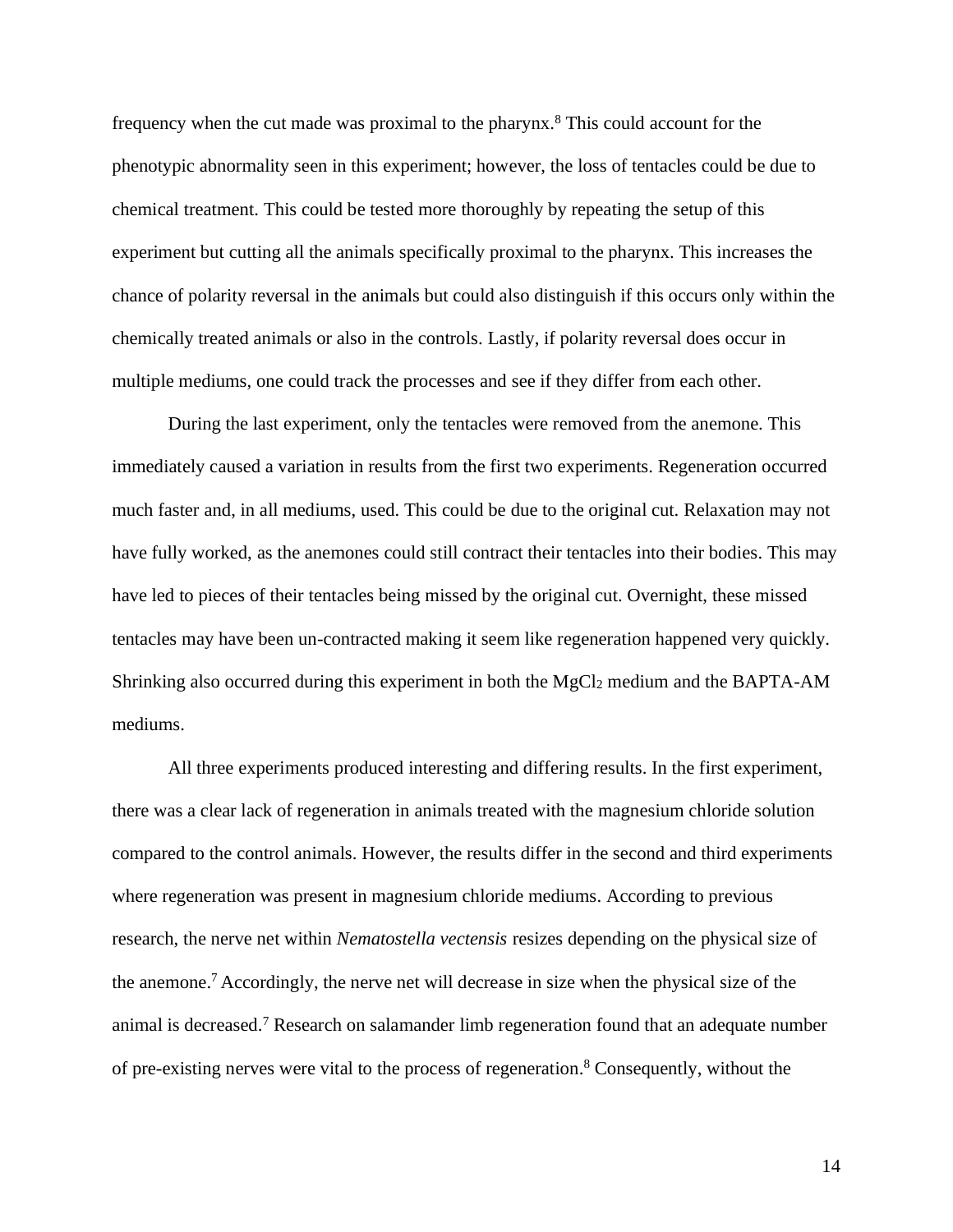needed number of pre-existing nerves, the limb would not regenerate at all.<sup>8</sup> Pertaining to the results found in each experiment, there may be a connection between the size of the anemone, therefore the nerve-net, and its ability to regenerate. Once the transverse cut is made, the size of the nerve net will decrease in correlation with the physical size decreasing. The animals used in these experiments were not always equal in original size before the cut occurred. This could account for some of the discrepancies in regeneration. To further test this idea, all anemones used would have to be of equal length before any cut could be made. Two different tests should be conducted, one using larger animals and another using smaller animals. Regeneration rate should be tracked closely to see if animals of smaller size regenerate slower than their larger counterparts. Furthermore, those animals treated with chemicals should be observed to see if their regeneration rate is even slower than that of the smaller animals within the 1/3 seawater control groups.

Within each experiment, the rate of regeneration was slower in both the MgCl<sub>2</sub> medium and the BTS medium. Both agents block important pathways, both neural and muscular, within *Nematostella Vectensis*. MgCl<sub>2</sub> acts as a general anesthetic which in turn limits the interactions between neurons. Since the interactions between neurons are limited while anesthetized, signals cannot be sent to direct muscle movement. Benzyl-p-toluenesulphonamide (BTS) directly reduces the number of attached cross-bridges between myosin and actin removing muscular ability.<sup>9</sup> It was found that the 200  $\mu$ M solution of BTS was far more effective in limiting regeneration compared to its 100  $\mu$ M BTS counterpart. According to a study done, muscle contractions may play a potential role in wound healing and regeneration.<sup>10</sup> Thus, having a stronger solution of BTS would inhibit more power strokes than that of the 100  $\mu$ M BTS solution. From the data collected, it seems that both the muscular system and the nerve net play a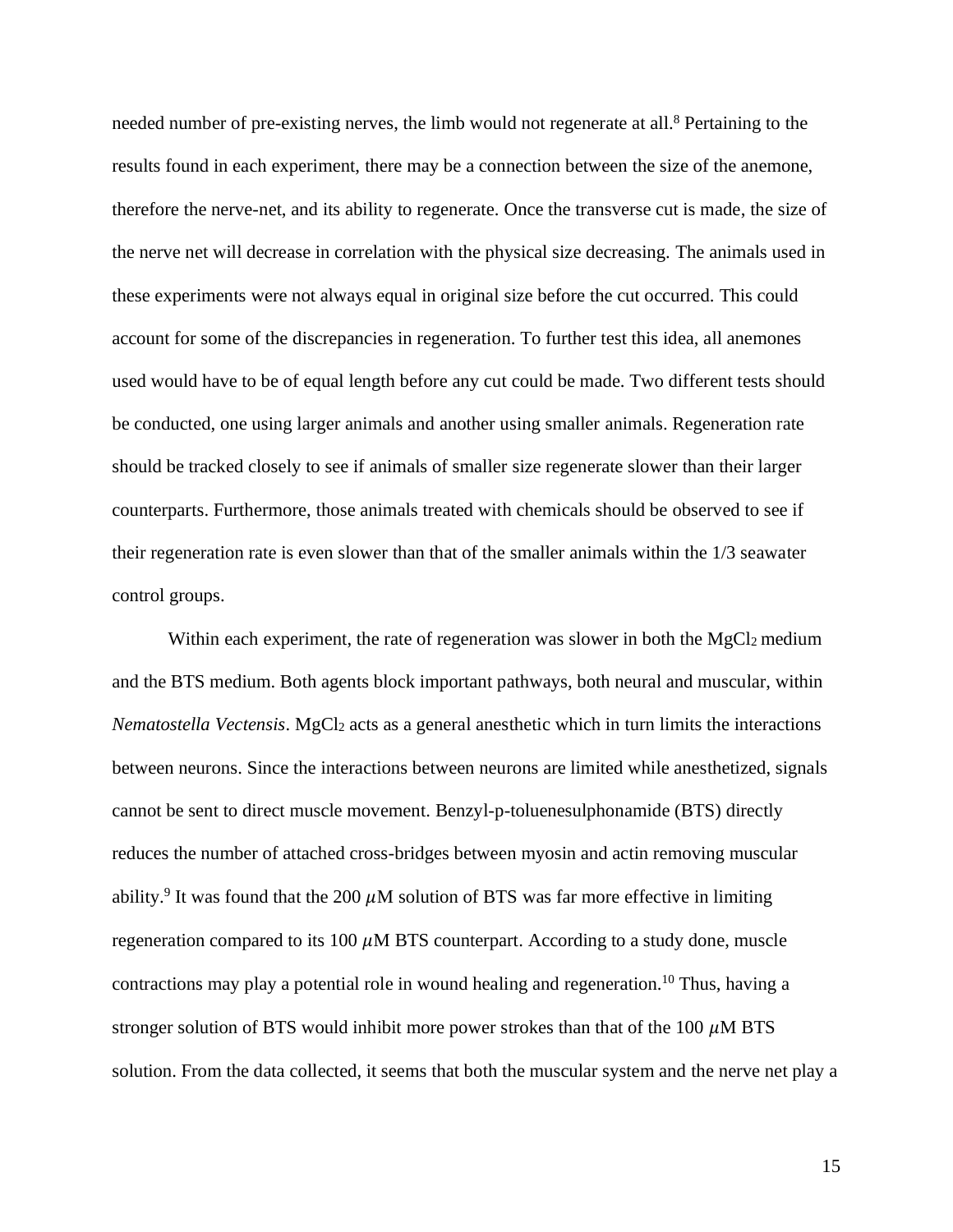vital role in regeneration. However, chemical toxicity could also play a role in the lack of regeneration within these animals. *N. vectensis* induce stress responses by using efflux pumps and oxidative biotransformation to rid itself of toxins.<sup>11</sup> It could be hypothesized that in the prolonged presence of a chemical, the stress responses within the animal would increase which could divert the process of regeneration in favor of riding itself of toxicity.

#### **Conclusion**

Although no medium used in these experiments completely halted regeneration in *N. vectensis* each time*,* many showed results for slowing the process down immensely. BTS and magnesium chloride mediums had the largest effects on regeneration within the experiment, causing many abnormalities in the animals. These abnormalities could possibly be attributed to the lack of full function from their nervous and muscular systems or chemical toxicity. More research on stress-responses to each chemical used and size of the anemone nerve nets should be conducted to find out specifically what is causing these abnormalities to appear. Although no solid evidence was found for the nervous system controlling regeneration, such as the complete halting of the regeneration process, collected data showed it could possibly be both muscular and nervous systems working together to complete regeneration.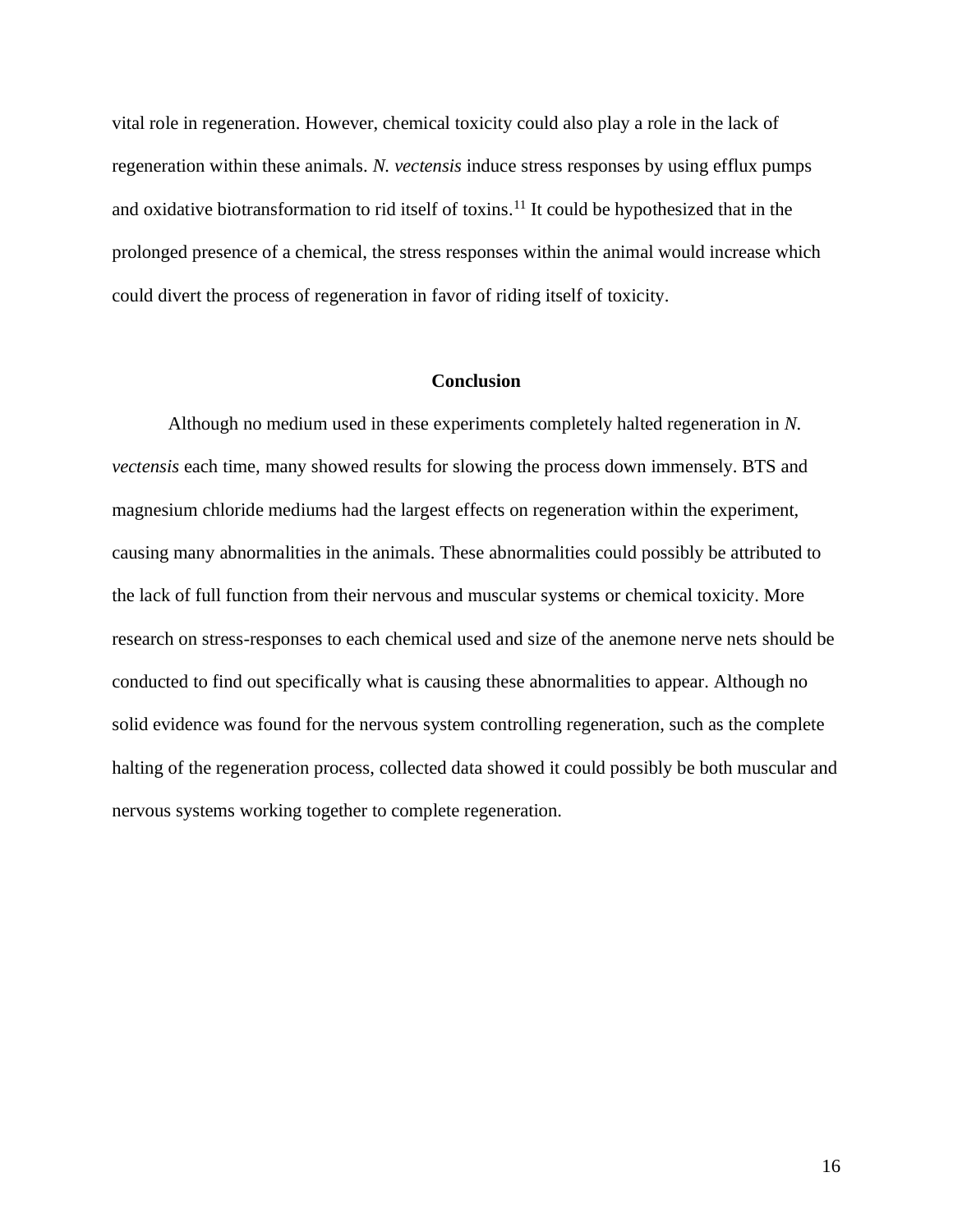#### **References**

- 1. Elchaninov A, Sukhikh G and Fatkhudinov T (2021) Evolution of Regeneration in Animals: A Tangled Story. *Front. Ecol. Evol.* 9:621686. doi: 10.3389/fevo.2021.621686
- 2. Technau, U., & Steele, R. E. (2011). Evolutionary crossroads in developmental biology: Cnidaria. *Development (Cambridge, England)*, *138*(8), 1447–1458. <https://doi.org/10.1242/dev.048959>
- 3. Steele, R. E., David, C. N., & Technau, U. (2011). A genomic view of 500 million years of cnidarian evolution. *Trends in genetics: TIG*, *27*(1), 7–13. <https://doi.org/10.1016/j.tig.2010.10.002>
- 4. Layden, M. J., Rentzsch, F., & Röttinger, E. (2016). The rise of the starlet sea anemone Nematostella vectensis as a model system to investigate development and regeneration. *Wiley interdisciplinary reviews. Developmental biology*, *5*(4), 408–428. <https://doi.org/10.1002/wdev.222>
- 5. Jacob F. Warner, Vincent Guerlais, Aldine R. Amiel, Hereroa Johnston, Karine Nedoncelle, Eric Röttinger; NvERTx: a gene expression database to compare embryogenesis and regeneration in the sea anemone *Nematostella vectensis*. *Development* 15 May 2018; 145 (10): dev162867. doi: <https://doi.org/10.1242/dev.162867>
- 6. Pinniger GJ, Bruton JD, Westerblad H, Ranatunga KW. Effects of a myosin-II inhibitor (N- benzyl-p-toluene sulphonamide, BTS) on contractile characteristics of intact fasttwitch mammalian muscle fibres. *J Muscle Res Cell Motil*. 2005;26(2-3):135-141. doi:10.1007/s10974-005-2679-2